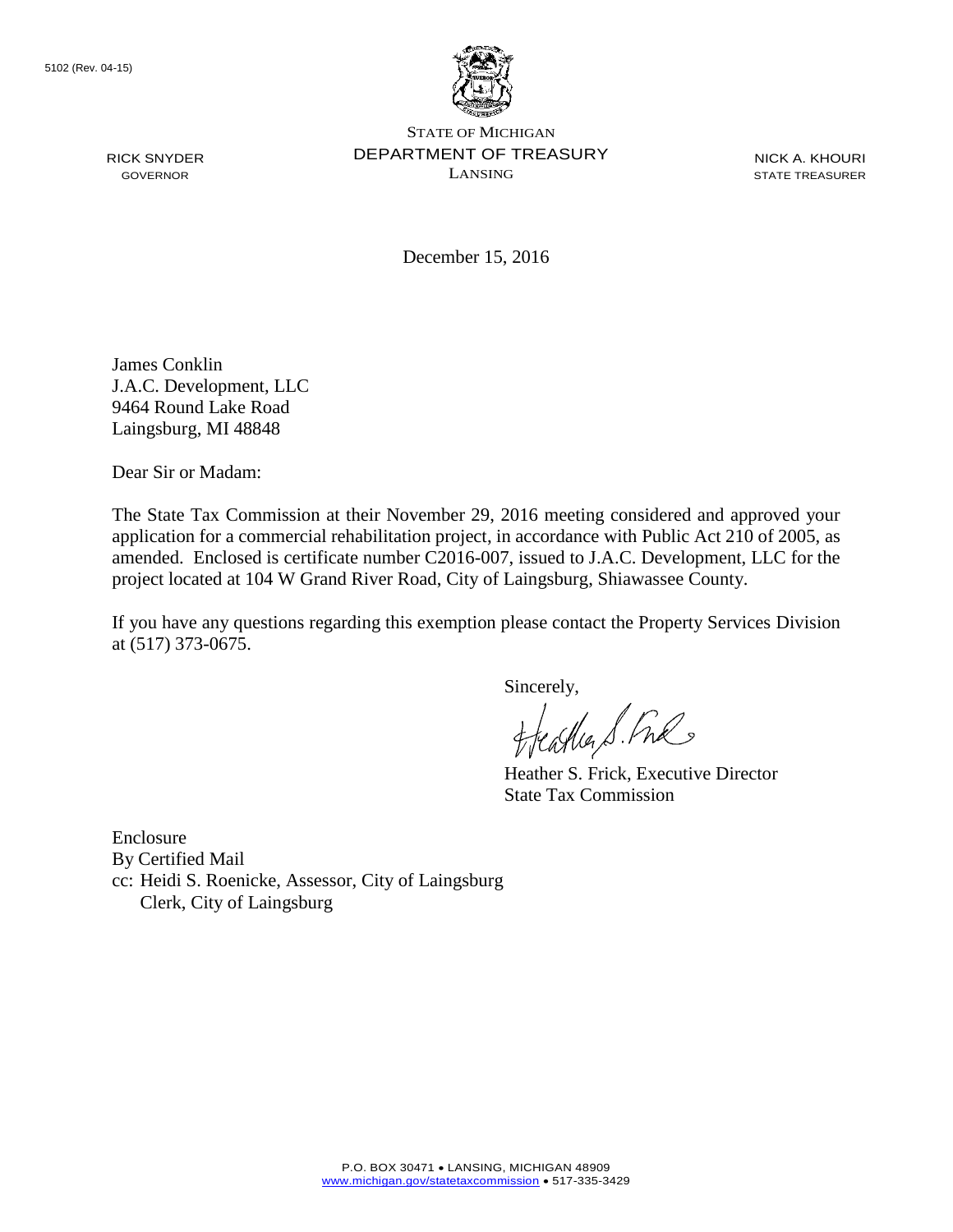

# **Commercial Rehabilitation Exemption Certificate** Certificate No. **C2016-007**

Pursuant to the provisions of Public Act 210 of 2005, as amended, the State Tax Commission hereby issues a Commercial Rehabilitation Exemption Certificate for the commercial property, as described in the approved application, owned by **J.A.C. Development, LLC**, and located at **104 W Grand River Road**, **City of Laingsburg**, County of Shiawassee, Michigan.

This certificate provides the authority for the assessor to exempt the commercial property for which this Commercial Rehabilitation Exemption Certificate is in effect, but not the land on which the rehabilitated facility is located or the personal property, from ad valorem taxation. This certificate further provides the authority to levy a specific tax known as the Commercial Rehabilitation tax.

This certificate, unless revoked as provided by Public Act 210 of 2005, as amended, shall remain in force for a period of **10** year(s);

#### **Beginning December 31, 2016, and ending December 30, 2026.**

The real property investment amount for this obsolete facility is **\$50,000**.

The frozen taxable value of the real property related to this certificate is **\$9,870**.

This Commercial Rehabilitation Exemption Certificate is issued on **November 29, 2016**.



 $\mathcal{S}$ 

Douglas B. Roberts, Chairperson State Tax Commission

Emily el. Leik

Emily Leik Michigan Department of Treasury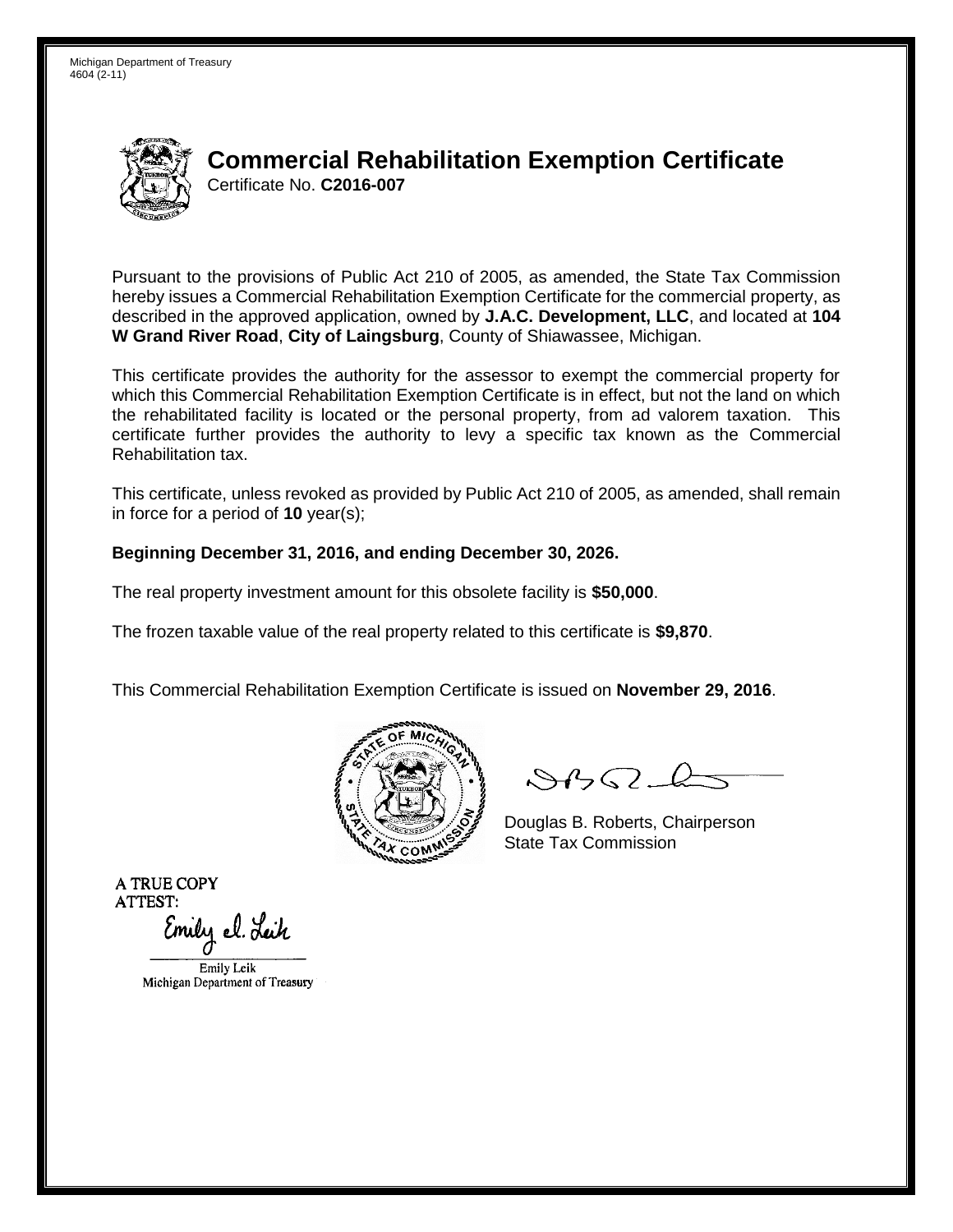

STATE OF MICHIGAN DEPARTMENT OF TREASURY LANSING

NICK A. KHOURI STATE TREASURER

December 15, 2016

Todd A. Foley The Kroger Co. of Michigan 1014 Vine Street Cincinnati, OH 45202

Dear Sir or Madam:

The State Tax Commission at their November 29, 2016 meeting considered and approved your application for a commercial rehabilitation project, in accordance with Public Act 210 of 2005, as amended. Enclosed is certificate number C2016-009, issued to The Kroger Co. of Michigan for the project located at 16705 Fort Street, City of Southgate, Wayne County.

If you have any questions regarding this exemption please contact the Property Services Division at (517) 373-0675.

Sincerely,<br>Heather S. Ful

Heather S. Frick, Executive Director State Tax Commission

Enclosure By Certified Mail cc: Eric A. Dunlap, Assessor, City of Southgate Clerk, City of Southgate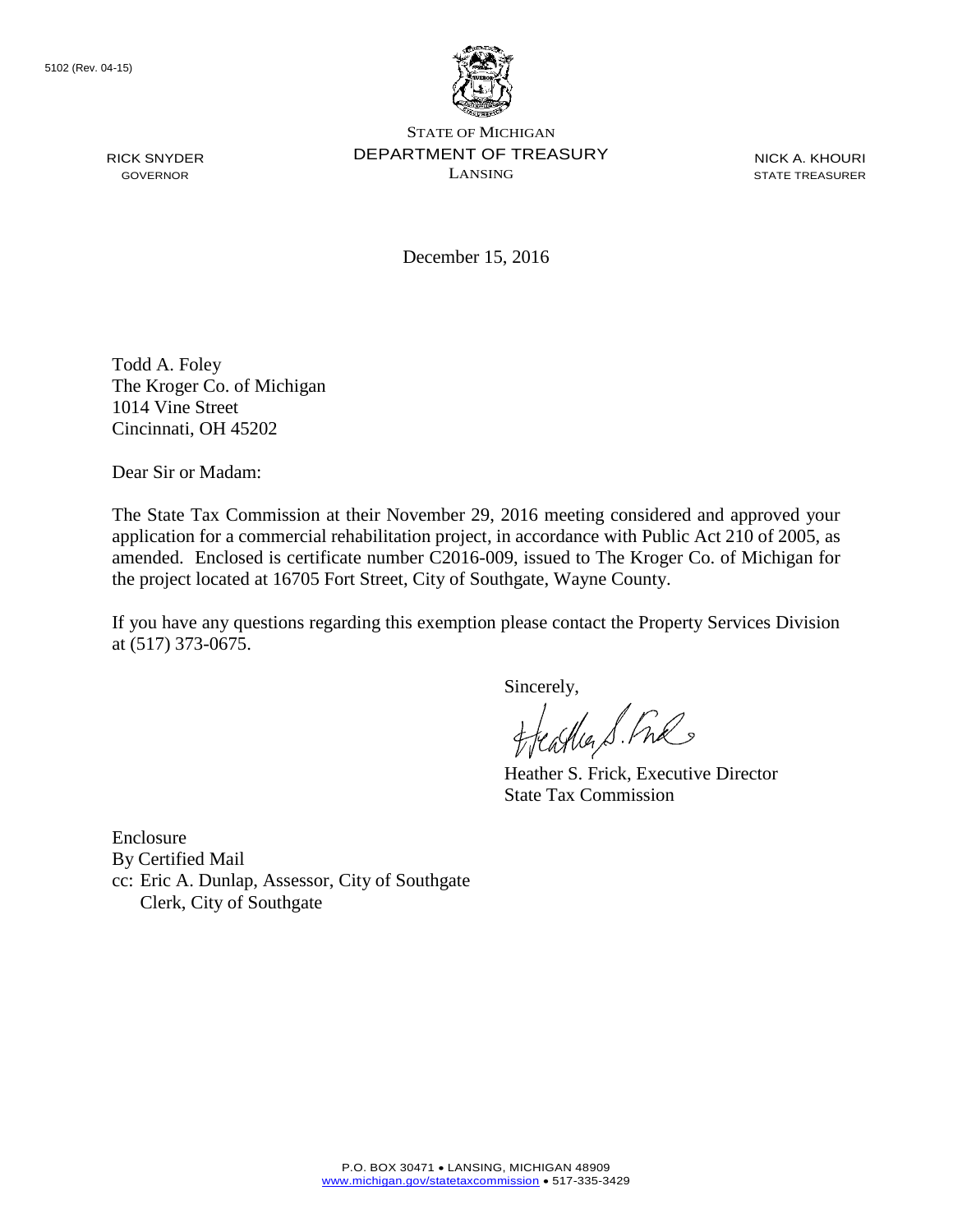

## **Commercial Rehabilitation Exemption Certificate** Certificate No. **C2016-009**

Pursuant to the provisions of Public Act 210 of 2005, as amended, the State Tax Commission hereby issues a Commercial Rehabilitation Exemption Certificate for the commercial property, as described in the approved application, owned by **The Kroger Co. of Michigan**, and located at **16705 Fort Street**, **City of Southgate**, County of Wayne, Michigan.

This certificate provides the authority for the assessor to exempt the commercial property for which this Commercial Rehabilitation Exemption Certificate is in effect, but not the land on which the rehabilitated facility is located or the personal property, from ad valorem taxation. This certificate further provides the authority to levy a specific tax known as the Commercial Rehabilitation tax.

This certificate, unless revoked as provided by Public Act 210 of 2005, as amended, shall remain in force for a period of **10** year(s);

#### **Beginning December 31, 2016, and ending December 30, 2026.**

The real property investment amount for this obsolete facility is **\$18,450,000**.

The frozen taxable value of the real property related to this certificate is **\$2,286,660**.

This Commercial Rehabilitation Exemption Certificate is issued on **November 29, 2016**.



 $\mathcal{S}$ 

Douglas B. Roberts, Chairperson State Tax Commission

Emily el. Leik

Emily Leik Michigan Department of Treasury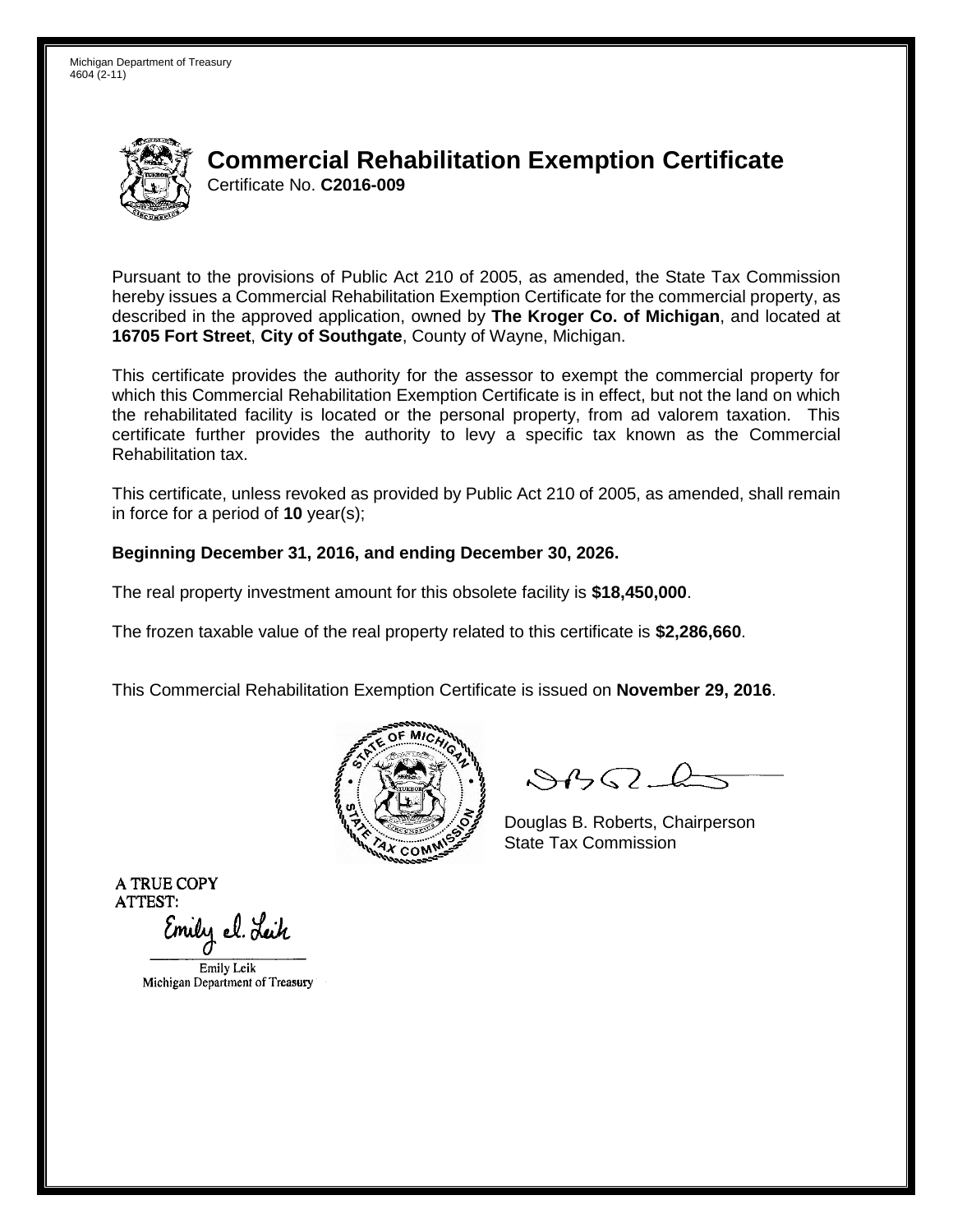

STATE OF MICHIGAN DEPARTMENT OF TREASURY LANSING

NICK A. KHOURI STATE TREASURER

December 15, 2016

Jeffery A. Hunt JNL Hunt Construction Co. LLC 5300 S 200th Avenue Hesperia, MI 49421

Dear Sir or Madam:

The State Tax Commission at their November 29, 2016 meeting considered and approved your application for a commercial rehabilitation project, in accordance with Public Act 210 of 2005, as amended. Enclosed is certificate number C2016-010, issued to JNL Hunt Construction Co. LLC for the project located at 181 N Division Street, Village of Hesperia, Oceana County.

If you have any questions regarding this exemption please contact the Property Services Division at (517) 373-0675.

Sincerely,<br>Heather S. Ful

Heather S. Frick, Executive Director State Tax Commission

Enclosure By Certified Mail cc: Rochelle A. Perigo, Assessor, Village of Hesperia Clerk, Village of Hesperia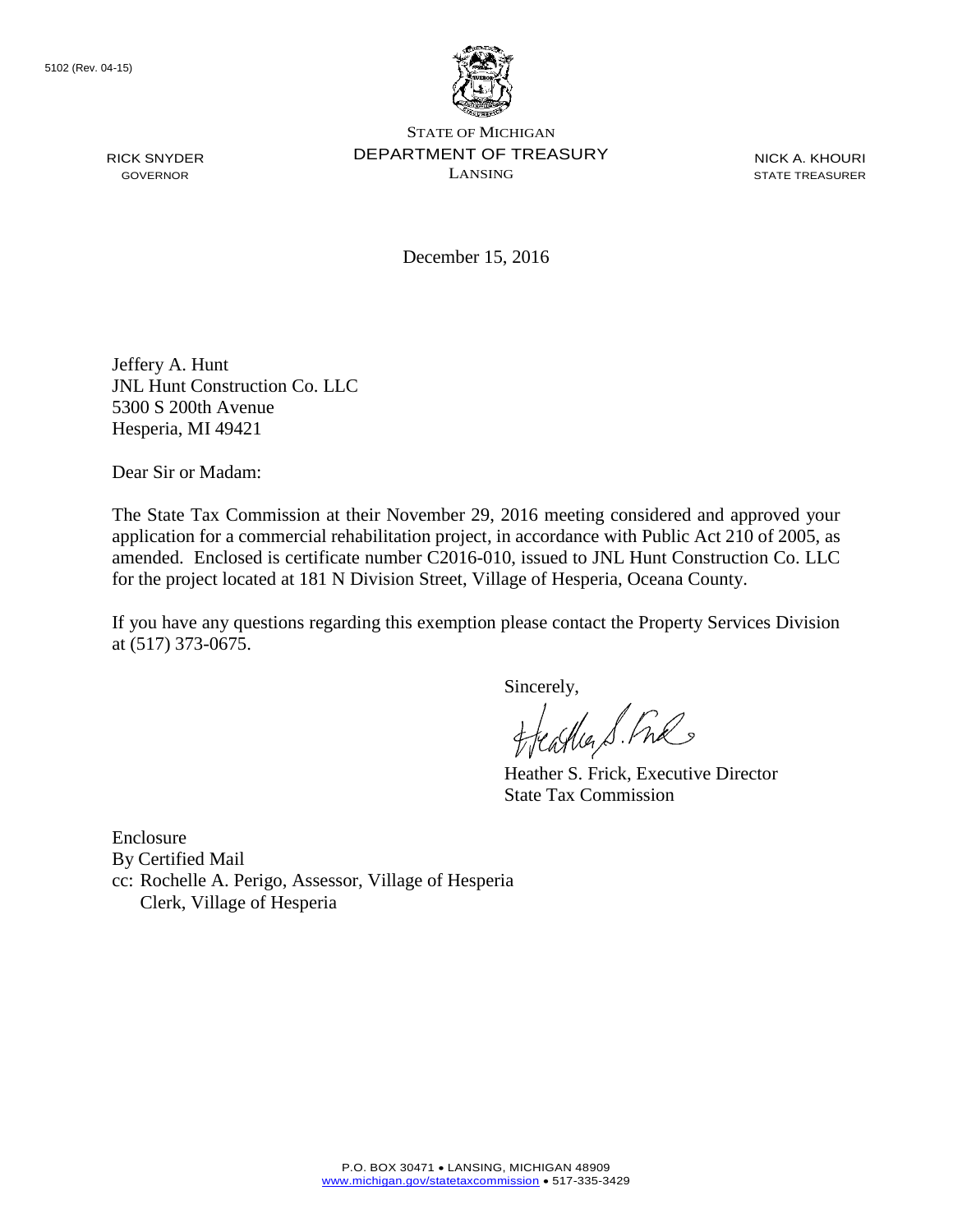

# **Commercial Rehabilitation Exemption Certificate** Certificate No. **C2016-010**

Pursuant to the provisions of Public Act 210 of 2005, as amended, the State Tax Commission hereby issues a Commercial Rehabilitation Exemption Certificate for the commercial property, as described in the approved application, owned by **JNL Hunt Construction Co. LLC**, and located at **181 N Division Street**, **Village of Hesperia**, County of Oceana, Michigan.

This certificate provides the authority for the assessor to exempt the commercial property for which this Commercial Rehabilitation Exemption Certificate is in effect, but not the land on which the rehabilitated facility is located or the personal property, from ad valorem taxation. This certificate further provides the authority to levy a specific tax known as the Commercial Rehabilitation tax.

This certificate, unless revoked as provided by Public Act 210 of 2005, as amended, shall remain in force for a period of **10** year(s);

#### **Beginning December 31, 2016, and ending December 30, 2026.**

The real property investment amount for this obsolete facility is **\$60,000**.

The frozen taxable value of the real property related to this certificate is **\$18,700**.

This Commercial Rehabilitation Exemption Certificate is issued on **November 29, 2016**.



 $\mathcal{S}$ 

Douglas B. Roberts, Chairperson State Tax Commission

Emily el. Leik

Emily Leik Michigan Department of Treasury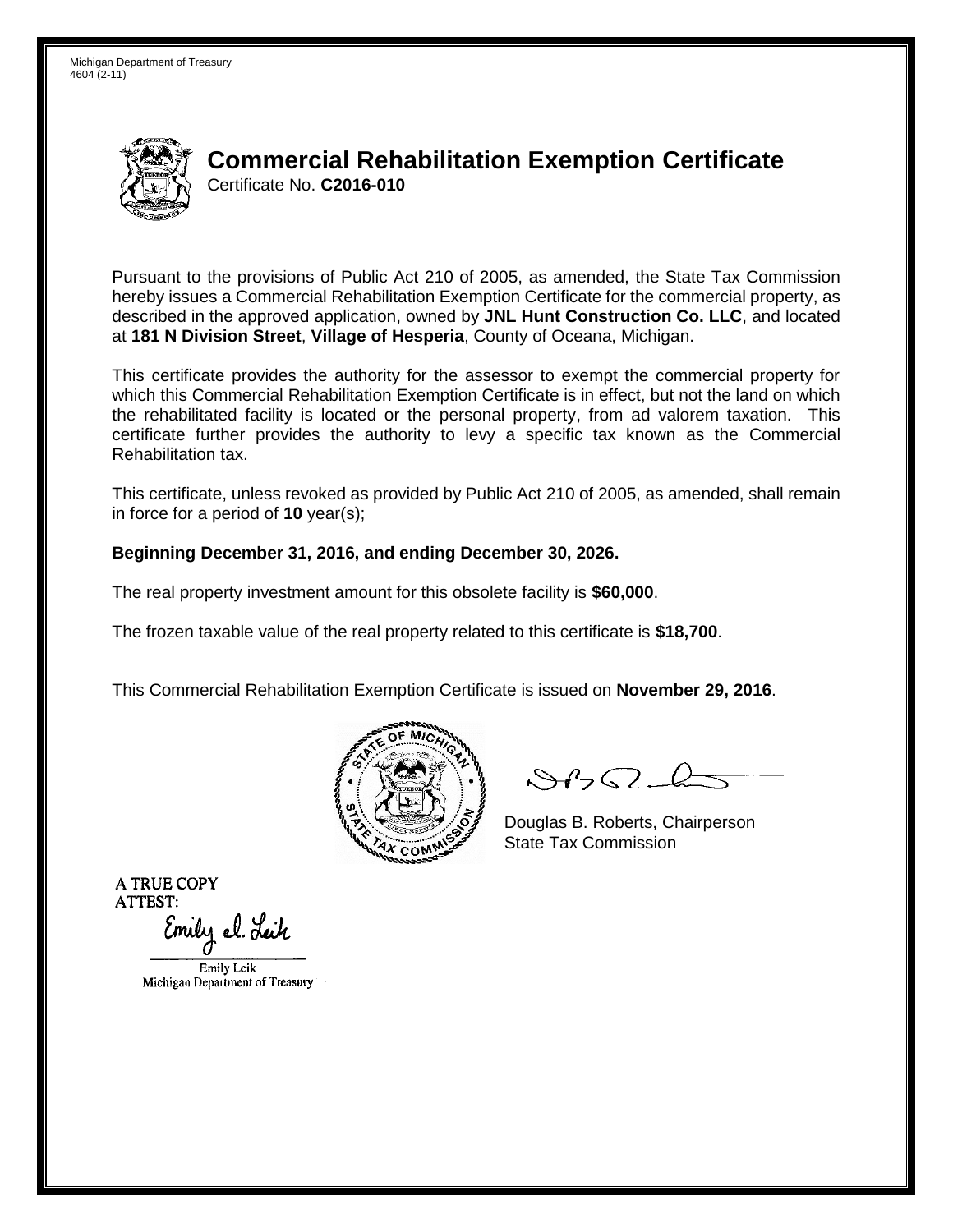

STATE OF MICHIGAN DEPARTMENT OF TREASURY LANSING

NICK A. KHOURI STATE TREASURER

December 15, 2016

Jeffery A. Hunt JNL Hunt Construction Co. LLC 5300 S 200th Avenue Hesperia, MI 49421

Dear Sir or Madam:

The State Tax Commission at their November 29, 2016 meeting considered and approved your application for a commercial rehabilitation project, in accordance with Public Act 210 of 2005, as amended. Enclosed is certificate number C2016-011, issued to JNL Hunt Construction Co. LLC for the project located at 173 N Division Street, Village of Hesperia, Oceana County.

If you have any questions regarding this exemption please contact the Property Services Division at (517) 373-0675.

Sincerely,<br>Heather S. Ful

Heather S. Frick, Executive Director State Tax Commission

Enclosure By Certified Mail cc: Rochelle A. Perigo, Assessor, Village of Hesperia Clerk, Village of Hesperia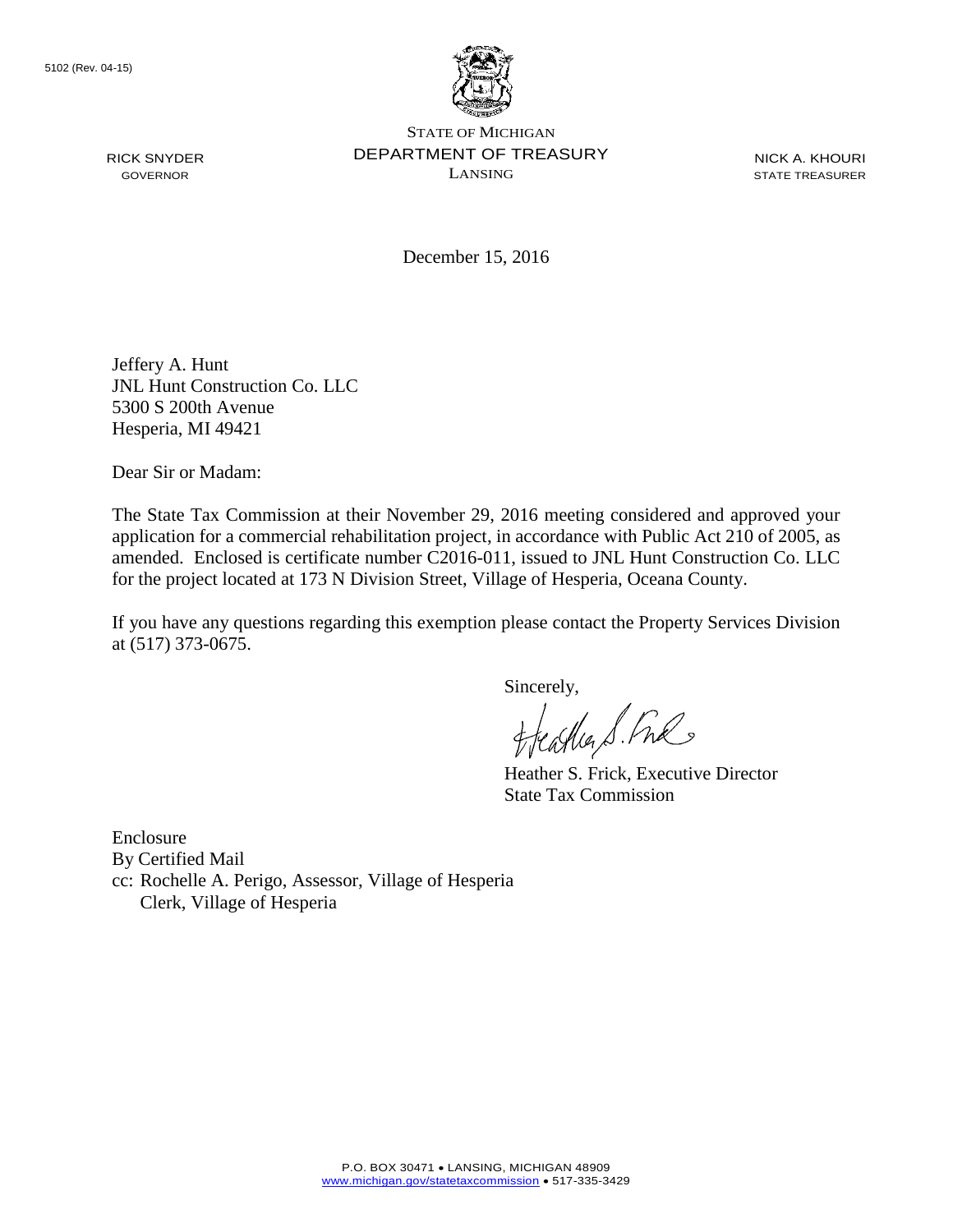

# **Commercial Rehabilitation Exemption Certificate** Certificate No. **C2016-011**

Pursuant to the provisions of Public Act 210 of 2005, as amended, the State Tax Commission hereby issues a Commercial Rehabilitation Exemption Certificate for the commercial property, as described in the approved application, owned by **JNL Hunt Construction Co. LLC**, and located at **173 N Division Street**, **Village of Hesperia**, County of Oceana, Michigan.

This certificate provides the authority for the assessor to exempt the commercial property for which this Commercial Rehabilitation Exemption Certificate is in effect, but not the land on which the rehabilitated facility is located or the personal property, from ad valorem taxation. This certificate further provides the authority to levy a specific tax known as the Commercial Rehabilitation tax.

This certificate, unless revoked as provided by Public Act 210 of 2005, as amended, shall remain in force for a period of **10** year(s);

#### **Beginning December 31, 2016, and ending December 30, 2026.**

The real property investment amount for this obsolete facility is **\$60,000**.

The frozen taxable value of the real property related to this certificate is **\$24,100**.

This Commercial Rehabilitation Exemption Certificate is issued on **November 29, 2016**.



 $\mathcal{S}$ 

Douglas B. Roberts, Chairperson State Tax Commission

Emily el. Leik

Emily Leik Michigan Department of Treasury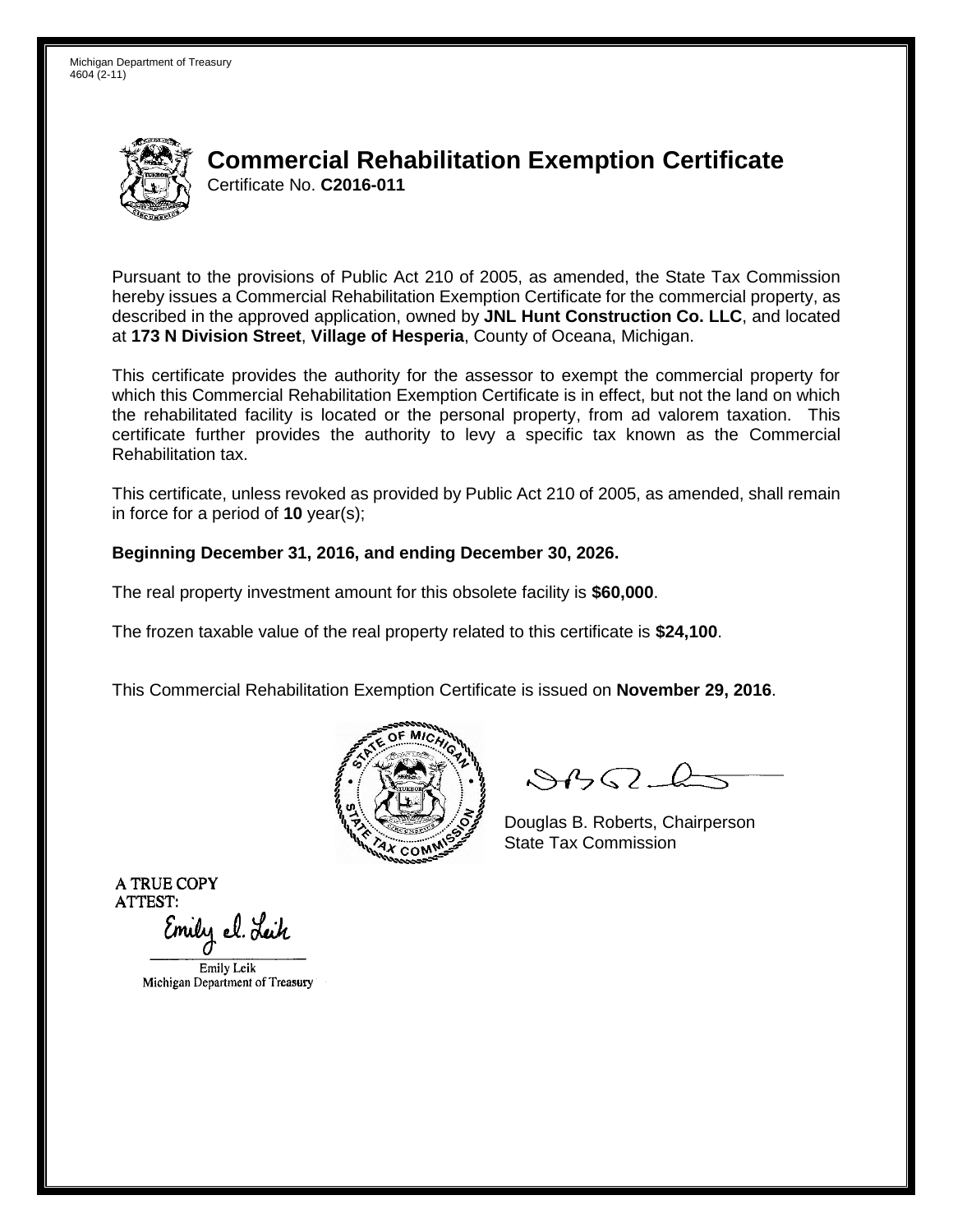

STATE OF MICHIGAN DEPARTMENT OF TREASURY LANSING

NICK A. KHOURI STATE TREASURER

December 15, 2016

Joel Szczepaniak Bam Bam LLC 1415 East Pierson Road Flushing, MI 48433

Dear Sir or Madam:

The State Tax Commission at their November 29, 2016 meeting considered and approved your application for a commercial rehabilitation project, in accordance with Public Act 210 of 2005, as amended. Enclosed is certificate number C2016-013, issued to Bam Bam LLC for the project located at 1415 East Pierson Road, City of Flushing, Genesee County.

If you have any questions regarding this exemption please contact the Property Services Division at (517) 373-0675.

Sincerely,<br>Heather S. Ful

Heather S. Frick, Executive Director State Tax Commission

Enclosure By Certified Mail cc: Heather J. Macdermaid, Assessor, City of Flushing Clerk, City of Flushing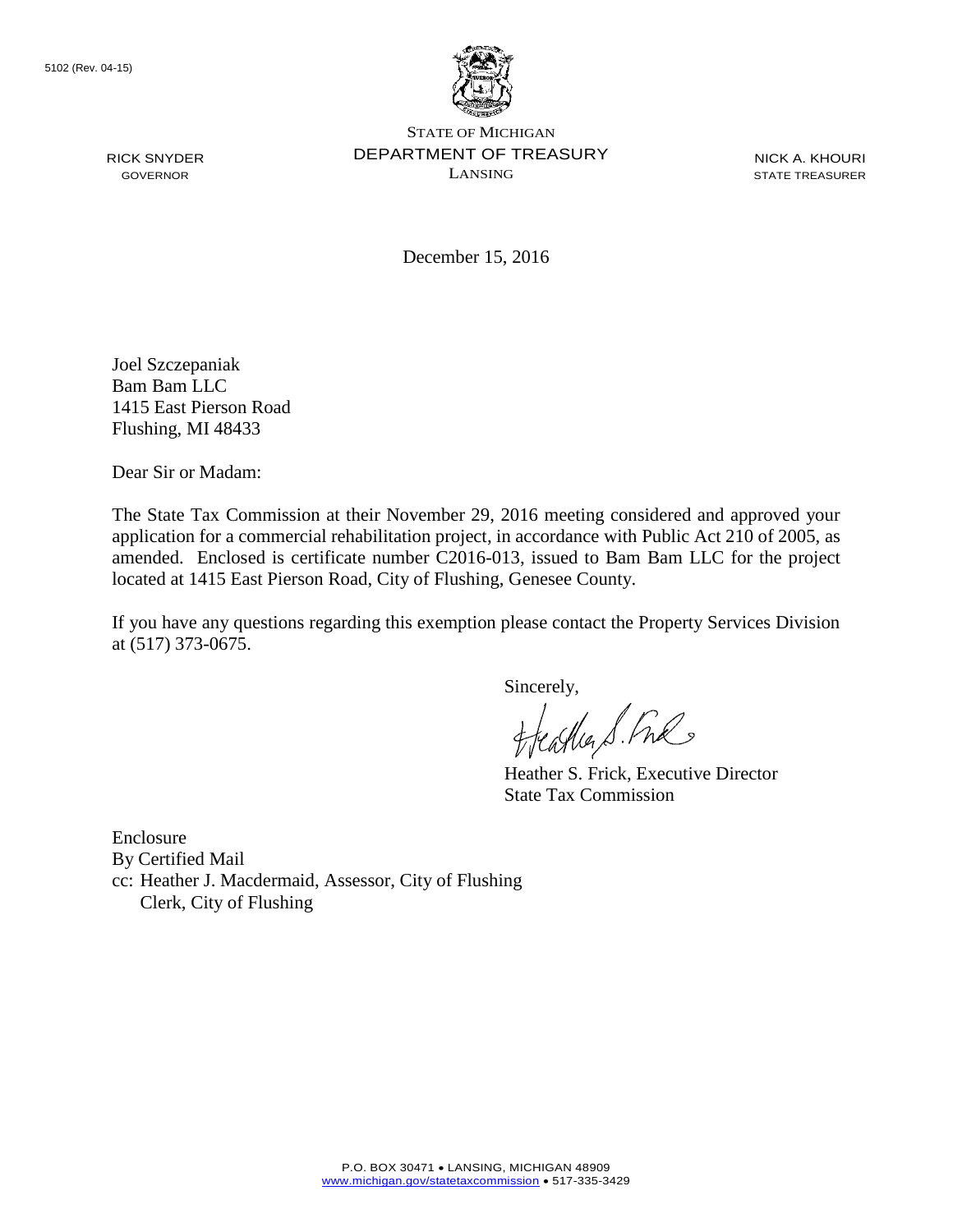

## **Commercial Rehabilitation Exemption Certificate** Certificate No. **C2016-013**

Pursuant to the provisions of Public Act 210 of 2005, as amended, the State Tax Commission hereby issues a Commercial Rehabilitation Exemption Certificate for the commercial property, as described in the approved application, owned by **Bam Bam LLC**, and located at **1415 East Pierson Road**, **City of Flushing**, County of Genesee, Michigan.

This certificate provides the authority for the assessor to exempt the commercial property for which this Commercial Rehabilitation Exemption Certificate is in effect, but not the land on which the rehabilitated facility is located or the personal property, from ad valorem taxation. This certificate further provides the authority to levy a specific tax known as the Commercial Rehabilitation tax.

This certificate, unless revoked as provided by Public Act 210 of 2005, as amended, shall remain in force for a period of **10** year(s);

#### **Beginning December 31, 2016, and ending December 30, 2026.**

The real property investment amount for this obsolete facility is **\$464,537**.

The frozen taxable value of the real property related to this certificate is **\$282,804**.

This Commercial Rehabilitation Exemption Certificate is issued on **November 29, 2016**.



 $\mathcal{S}$ 

Douglas B. Roberts, Chairperson State Tax Commission

Emily el. Leik

Emily Leik Michigan Department of Treasury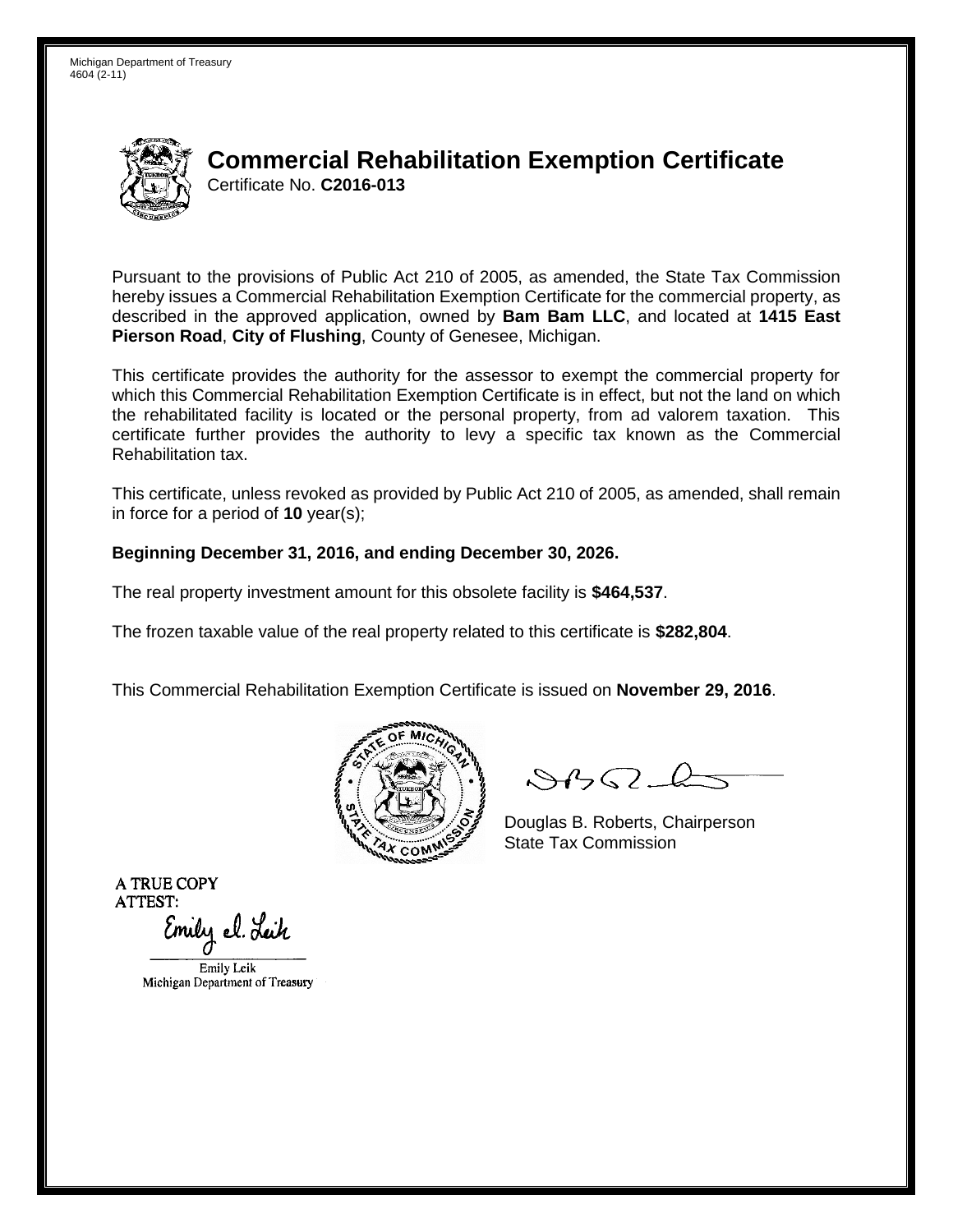

STATE OF MICHIGAN DEPARTMENT OF TREASURY LANSING

NICK A. KHOURI STATE TREASURER

December 15, 2016

Randy G. Martinuzzi 4 Corners Square, LLC 29580 Northwestern Highway, Suite 1000 Southfield, MI 48034

Dear Sir or Madam:

The State Tax Commission at their November 29, 2016 meeting considered and approved your application for a commercial rehabilitation project, in accordance with Public Act 210 of 2005, as amended. Enclosed is certificate number C2016-015, issued to 4 Corners Square, LLC for the project located at 1451 Union Lake Road, 8080, 8152, and 8198 Cooley Lake Road, Township of White Lake, Oakland County.

If you have any questions regarding this exemption please contact the Property Services Division at (517) 373-0675.

Sincerely,

Heather S. Fre

Heather S. Frick, Executive Director State Tax Commission

Enclosure By Certified Mail cc: Jeanine A. Smith, Assessor, Township of White Lake Clerk, Township of White Lake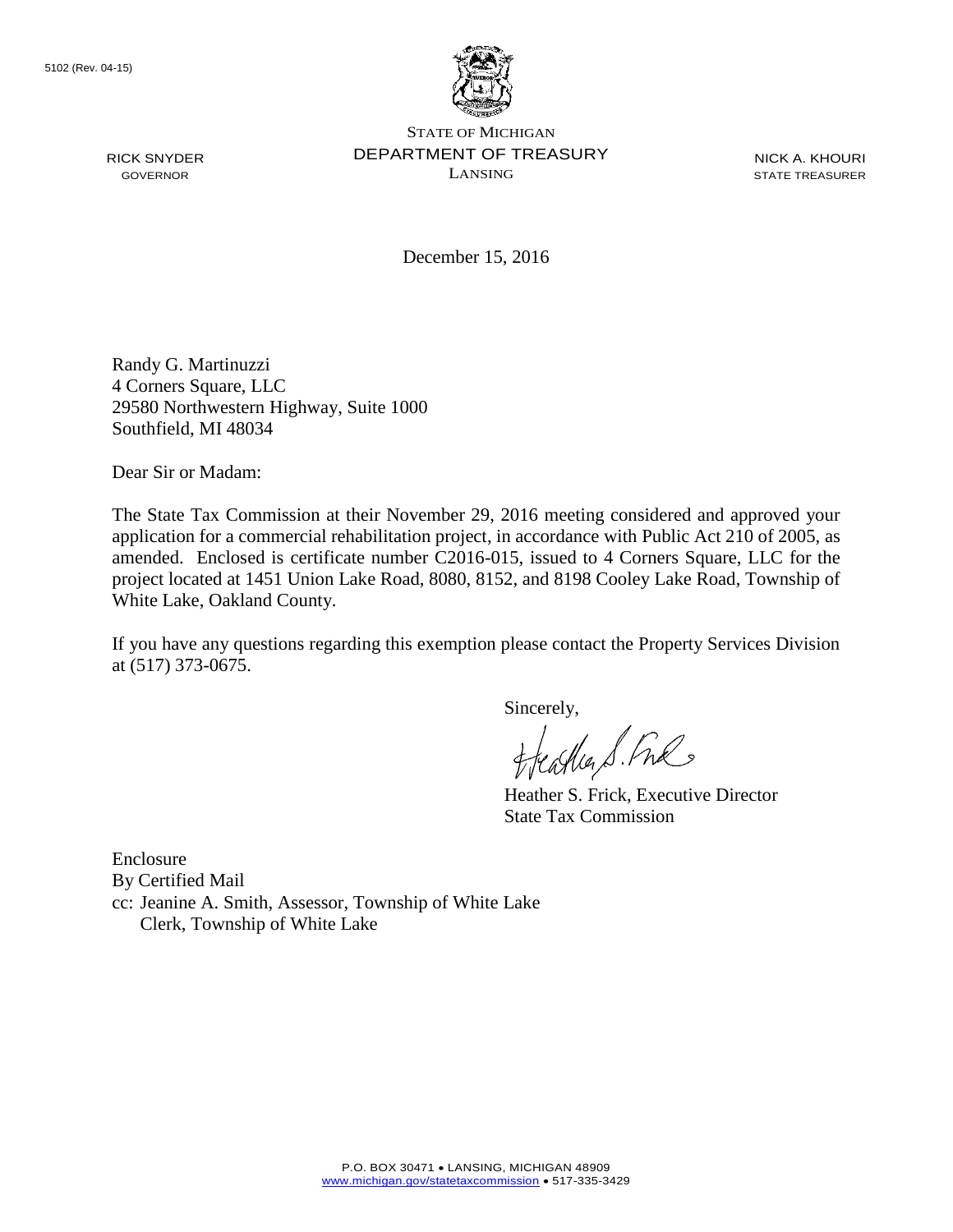

## **Commercial Rehabilitation Exemption Certificate** Certificate No. **C2016-015**

Pursuant to the provisions of Public Act 210 of 2005, as amended, the State Tax Commission hereby issues a Commercial Rehabilitation Exemption Certificate for the commercial property, as described in the approved application, owned by **4 Corners Square, LLC**, and located at **1451 Union Lake Road, 8080, 8152, and 8198 Cooley Lake Road**, **Township of White Lake**, County of Oakland, Michigan.

This certificate provides the authority for the assessor to exempt the commercial property for which this Commercial Rehabilitation Exemption Certificate is in effect, but not the land on which the rehabilitated facility is located or the personal property, from ad valorem taxation. This certificate further provides the authority to levy a specific tax known as the Commercial Rehabilitation tax.

This certificate, unless revoked as provided by Public Act 210 of 2005, as amended, shall remain in force for a period of **7** year(s);

#### **Beginning December 31, 2016, and ending December 30, 2023.**

The real property investment amount for this obsolete facility is **\$10,000,000**.

The frozen taxable value of the real property related to this certificate is **\$419,130**.

This Commercial Rehabilitation Exemption Certificate is issued on **November 29, 2016**.



 $\mathcal{S}4\mathcal{G}$ 

Douglas B. Roberts, Chairperson State Tax Commission

Emily el. Leik

Emily Leik Michigan Department of Treasury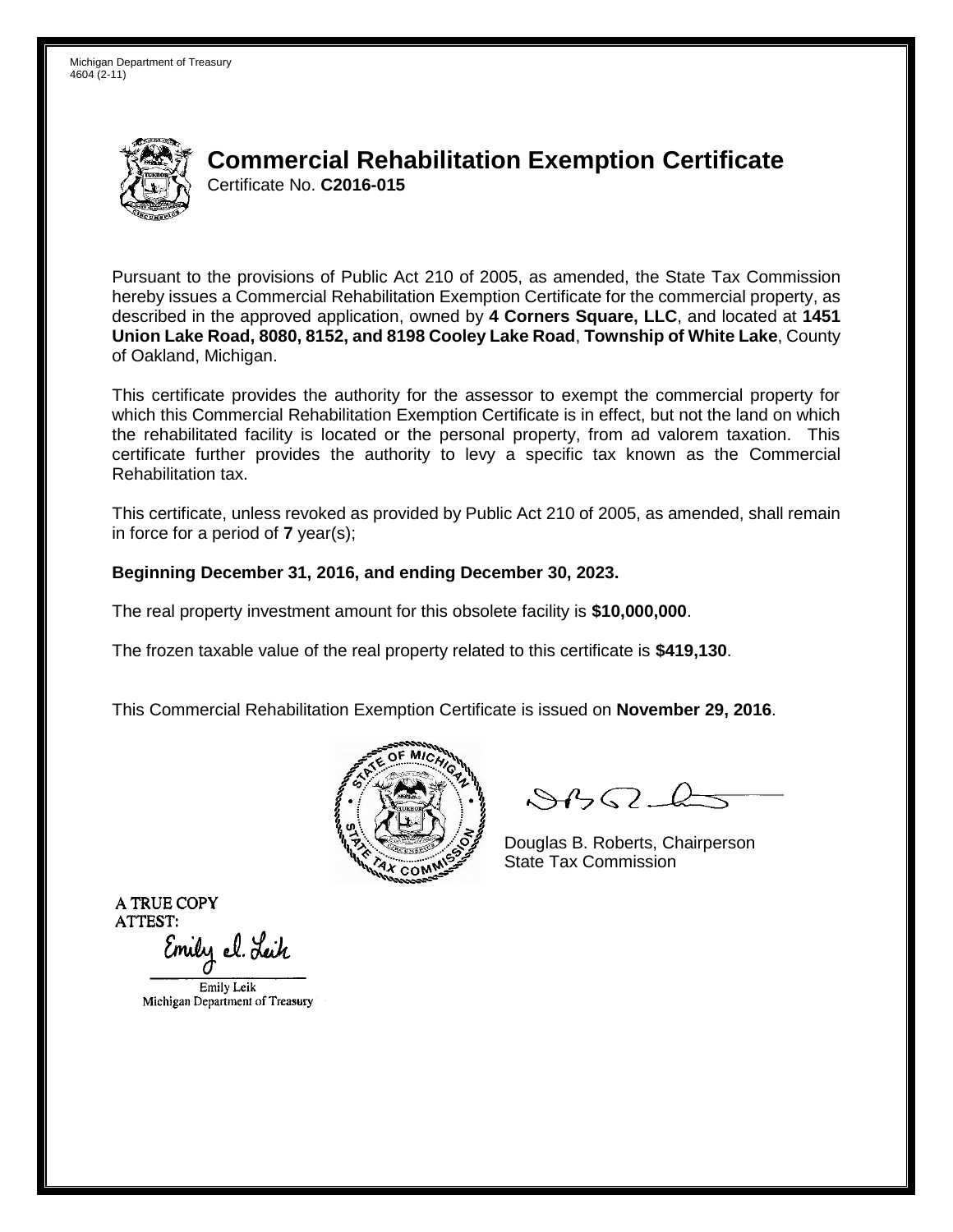

STATE OF MICHIGAN DEPARTMENT OF TREASURY LANSING

NICK A. KHOURI STATE TREASURER

December 15, 2016

Jeffrey H. Moss 150 Parsons Street, LLC 1977 E West Maple Rd. Walled Lake, MI 48390

Dear Sir or Madam:

The State Tax Commission at their November 29, 2016 meeting considered and approved your application for a commercial rehabilitation project, in accordance with Public Act 210 of 2005, as amended. Enclosed is certificate number C2016-016, issued to 150 Parsons Street, LLC for the project located at 150 Parsons Street, City of Detroit, Wayne County.

If you have any questions regarding this exemption please contact the Property Services Division at (517) 373-0675.

Sincerely,<br>Heather S. Ful

Heather S. Frick, Executive Director State Tax Commission

Enclosure By Certified Mail cc: Lisa Ann Hobart, Assessor, City of Detroit Clerk, City of Detroit